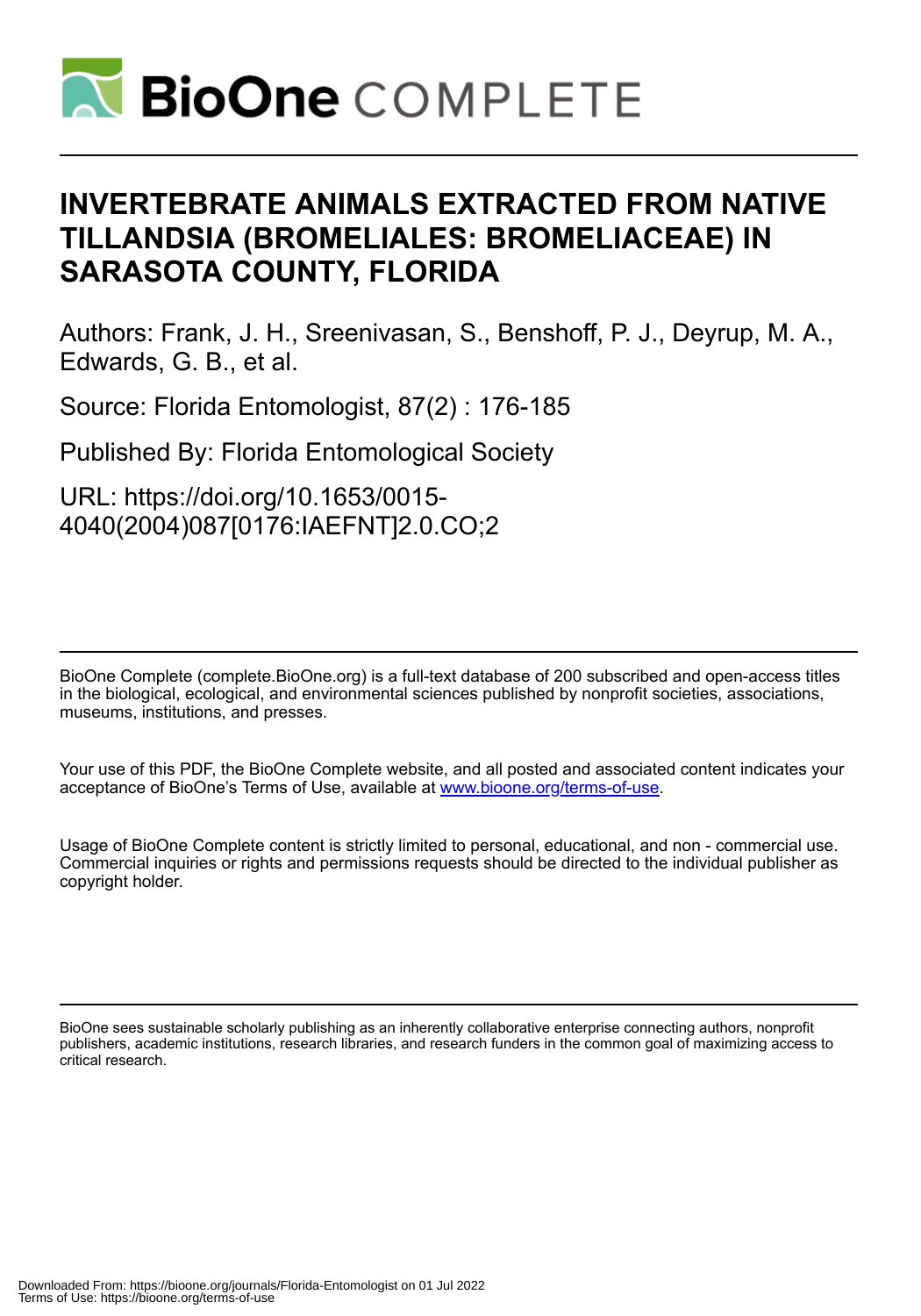# INVERTEBRATE ANIMALS EXTRACTED FROM NATIVE *TILLANDSIA* (BROMELIALES: BROMELIACEAE) IN SARASOTA COUNTY, FLORIDA

J. H. Frank<sup>1</sup>, S. Sreenivasan<sup>2</sup>, P. J. Benshoff<sup>3</sup>, M. A. Deyrup<sup>4</sup>, G. B. Edwards<sup>5</sup>, S. E. Halbert<sup>5</sup>, A. B. HAMON<sup>5</sup>, M. D. LOWMAN<sup>2</sup>, E. L. MOCKFORD<sup>6</sup>, R. H. SCHEFFRAHN<sup>7</sup>, G. J. STECK<sup>5</sup>, M. C. THOMAS<sup>5</sup>, T. J. WALKER<sup>1</sup> AND W. C. WELBOURN<sup>5</sup>

1 Entomology and Nematology Department, University of Florida, Gainesville, FL 32611-0630

2 Marie Selby Botanical Gardens, 811 South Palm Avenue, Sarasota, FL 34236

3 Myakka River State Park, 13207 SR 72, Sarasota, FL 34241

4 Archbold Biological Station, P.O. Box 2057, Lake Placid, FL 33862

5 Florida State Collection of Arthropods, 1911 SW 34th St., Gainesville, FL 32608-1268

6 Department of Biological Sciences, Illinois State University, Normal, IL 61790-4120

7 Fort Lauderdale Research and Education Center, University of Florida, 3205 College Ave. Ft. Lauderdale, FL 33314-7799

#### **ABSTRACT**

Twenty four epiphytic bromeliads belonging to four species (*Tillandsia fasciculata* Swartz, *T. recurvata* (L.), *T. setacea* Swartz, and *T. utriculata* L*.*) were collected in Sarasota County, Florida, in October-November 1997. Macroscopic invertebrate animals were extracted from each by washing in water, filtering, and preserving in 75% ethanol. Plant sizes were measured in several ways, and their substrate was identified. Invertebrates were sorted, counted, and identified as far as possible to the species level. Two species (*T. fasciculata*, *T. utriculata*) that impound water in their leaf axils housed aquatic dipteran larvae and pupae (Psychodidae, Culicidae, Ceratopogonidae, Chironomidae, Muscidae, and Aulacigastridae) representing 7 species in 6 genera. Only *T. utriculata* had a clear relationship between plant size and number of invertebrates, which was steeper when only aquatic insect larvae were counted. Plants of all four species housed terrestrial invertebrates, representing minimally an additional 82 species in 75 genera and 63 families, very few of which are known to have an obligate relationship with bromeliads, but showing that these plants support a diverse invertebrate fauna. The presence of ant nests in some bromeliads complicated analysis. Such a list of terrestrial invertebrates, identified to the species level, has not before been compiled for bromeliads in Florida. Some collaborating taxonomists obtained specimens of species that they could not identify, including probably undescribed species.

Key Words: Bromeliads, phytotelmata, insects, *Tillandsia utriculata*, bromeliad inhabitants

#### RESUMEN

Se colectaron 24 bromeliáceas epífitas que pertenecen a cuatro especies (*Tillandsia fasciculata* Swartz, *T. recurvata* (L.), *T. setacea* Swartz, y *T. utriculata* L*.*) en el Condado de Sarasota, Florida, durante octubre-noviembre de 1997. Se extrayeron los animales invertebrados macroscópicos de cada planta lavándola en agua y filtrando, seguido por preservación de los especímenes en etanol de 75%. Se midieron los tamaños de las plantas por varios parámetros, y se identificó su sustrato. Los invertebrados se ordenaron, contaron e identificaron tanto posible al nivel de especie. Las dos especies (*T. fasciculata*, *T. utriculata*) que embalsan agua entre sus axilas de hojas alojaron larvas y pupas acuáticas de moscas (Psychodidae, Culicidae, Ceratopogonidae, Chironomidae, Muscidae y Aulacigastridae) representando 7 especies en 6 géneros. Solo *T. utriculata* tuvo una relación clara entre tamaño de planta y cantidad de invertebrados, la cual fue más fuerte cuando se contaron solamente las larvas de insectos acuáticos. Plantas de las cuatro especies alojaron invertebrados terrestres, representando un mínimo de 82 especies adicionales en 75 géneros y 63 familias, muy pocas de las cuales se conocen tener una relación obligada con bromeliáceas, pero demuestran que estas plantas sostienen una diversa fauna de invertebrados. La presencia de nidos de hormigas en algunas bromeliáceas complicó el análisis. Tal lista de invertebrados terrestres, identificados al nivel de especie, no ha sido recopilado anteriormente para bro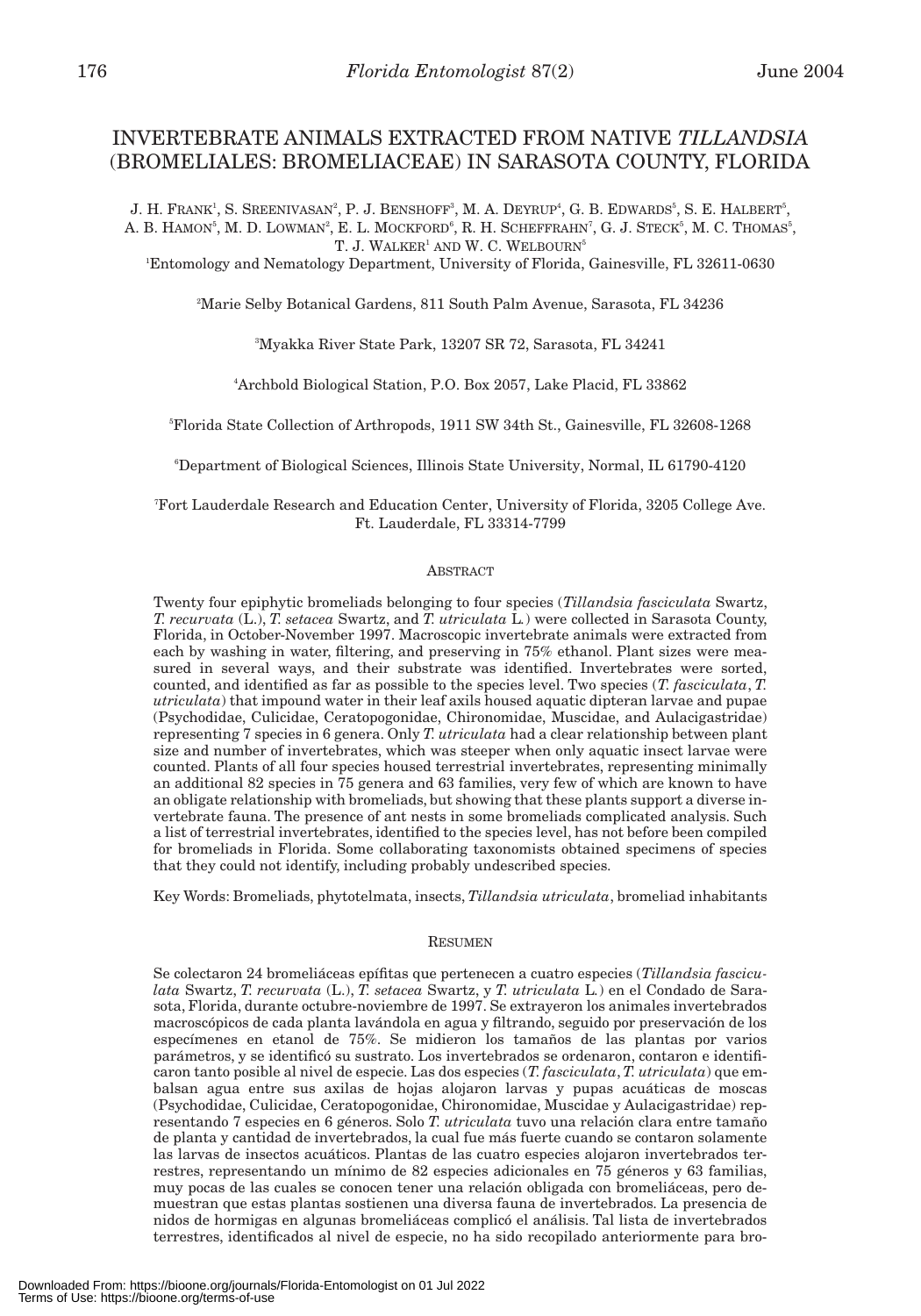meliáceas en Florida. En este proyecto, varios taxónomos obtuvaron especimenes no-identificados, incluyendo especies probablemente no-descritas.

Translation provided by the authors.

Bromeliads (Bromeliaceae) are a family of at least 2500 species of monocotyledonous plants, almost restricted to the Neotropical region, but including all of Mexico and southernmost USA. The complex architecture of some species traps water in leaf axils (forming phytotelmata) and harbors many species of invertebrate animals. There are thus three types of associations of invertebrates with these plants: (a) those that feed on the plants, (b) organisms aquatic at least in their immature stages, and (c) those terrestrial organisms for which bromeliads provide concealment, humidity, or prey (Frank 1983). Within all three groups are specialists, associated only with bromeliads, as well as generalists that occupy similar (non-bromeliad) habitats.

Four approaches have been followed in attempts to unravel the mysteries of bromeliad fauna. They may be termed (i) brief reports of new discoveries, (ii) in-depth studies (behavioral or ecological or taxonomic) of selected taxa, (iii) wholefauna inventories, and (iv) broad-scale hypothesis tests. Major difficulties with the last two approaches are the need to involve teams of specialist taxonomists, and of distinguishing transient species from those that have some kind of obligate or at least usual relationship with bromeliads.

In Florida, an inventory of the macroscopic aquatic invertebrate fauna in bromeliad tanks (phytotelmata) is contained in an unpublished Ph.D. dissertation (Fish 1976). A little of the content of that work was reviewed in Frank (1983). An introduction to, and a bibliography of, studies of the fauna and microflora of bromeliad phytotelmata, in Florida and abroad, are WWW-published (Frank 1996 a, b). A complete illustrated key to all developmental stages of all aquatic invertebrates in bromeliad phytotelmata in Florida cannot now be prepared because some species are yet undescribed (unknown to science). In contrast, there are only 16 native species of bromeliads in Florida, identifiable by color photographs online as part of Frank & Thomas (1996) or (for the more botanically adept) by a key in Wunderlin (1998).

In Florida, there has been one inventory of the entire invertebrate fauna in the bromeliad *Tillandsia utriculata* L. (Sidoti 2000), but most of its identifications reached only the level of order. There are works on some insects that feed on and harm bromeliads. Detection of a moth, whose larvae destroy pods of the bromeliad *Tillandsia fasciculata* Swartz, led to a publication about larvae of several moths that occasionally are collected from native bromeliads in Florida (Heppner & Frank 1998). Detection of a Mexican weevil, *Metamasius callizona* (Chevrolat), in Florida led

to several publications about bromeliad-eating weevils, reviewed and augmented by Frank (1999) and expanded in two webpages (Larson & Frank 2000; Larson et al. 2001) and two websites (Frank & Thomas 1996; Larson 2000). Notable studies in other countries are by Picado (1913) in Costa Rica, and Beutelspacher (1971a, b) and Palacios-Vargas (1981, 1982) in Mexico.

The Marie Selby Botanical Gardens (MSBG), Sarasota, Florida, have an "Intern Program." Under this program, students interested in plant ecology and other aspects of botany are brought from elsewhere to conduct a short-term (few months) research project in one of these subjects. Margaret Lowman (Research Director, MSBG) and Sheeba Sreenivasan (an intern from Trinidad and Tobago) in 1997 designed a project that was to be a quantitative examination of the invertebrate fauna associated with native bromeliads in Sarasota County. One of us (JHF) was asked to visit MSBG to explain to Sheeba how to extract invertebrates from bromeliads and preserve them for examination, and also to receive her in his laboratory and provide her with literature that would help her to make preliminary identifications of the invertebrate specimens. These were limited to insects, arachnids, myriapods, molluscs, annelids, and the larger crustaceans. Further development depended upon specialist taxonomists to take the preliminary identifications as far as possible to the species level.

In November 1997, Sheeba visited JHF's laboratory at the University of Florida, and used a leaf-area-area meter for about 3 days to measure the leaf-areas of the bromeliads she had collected. To help complete the project, he sorted Sheeba's specimens, some to family, but others only to the level of order. He provided genus- or species-level identification of the immature mosquitoes and a few other dipteran larvae with which he was familiar and, much later, drafted a manuscript for review by the other contributors. All the remaining specimens had to be sent to specialist taxonomists for reliable identification, and the contacts were made and specimens shipped before the end of 1997. Fortunately, taxonomists of the Florida State Collection of Arthropods (FSCA) were receptive to providing help. Here is an account of these invertebrates. This account recognizes the essentiality of the contributions of several taxonomists, who were offered co-authorship (some declined).

# MATERIALS AND METHODS

Twenty four bromeliads were collected from sites in Sarasota County, principally from old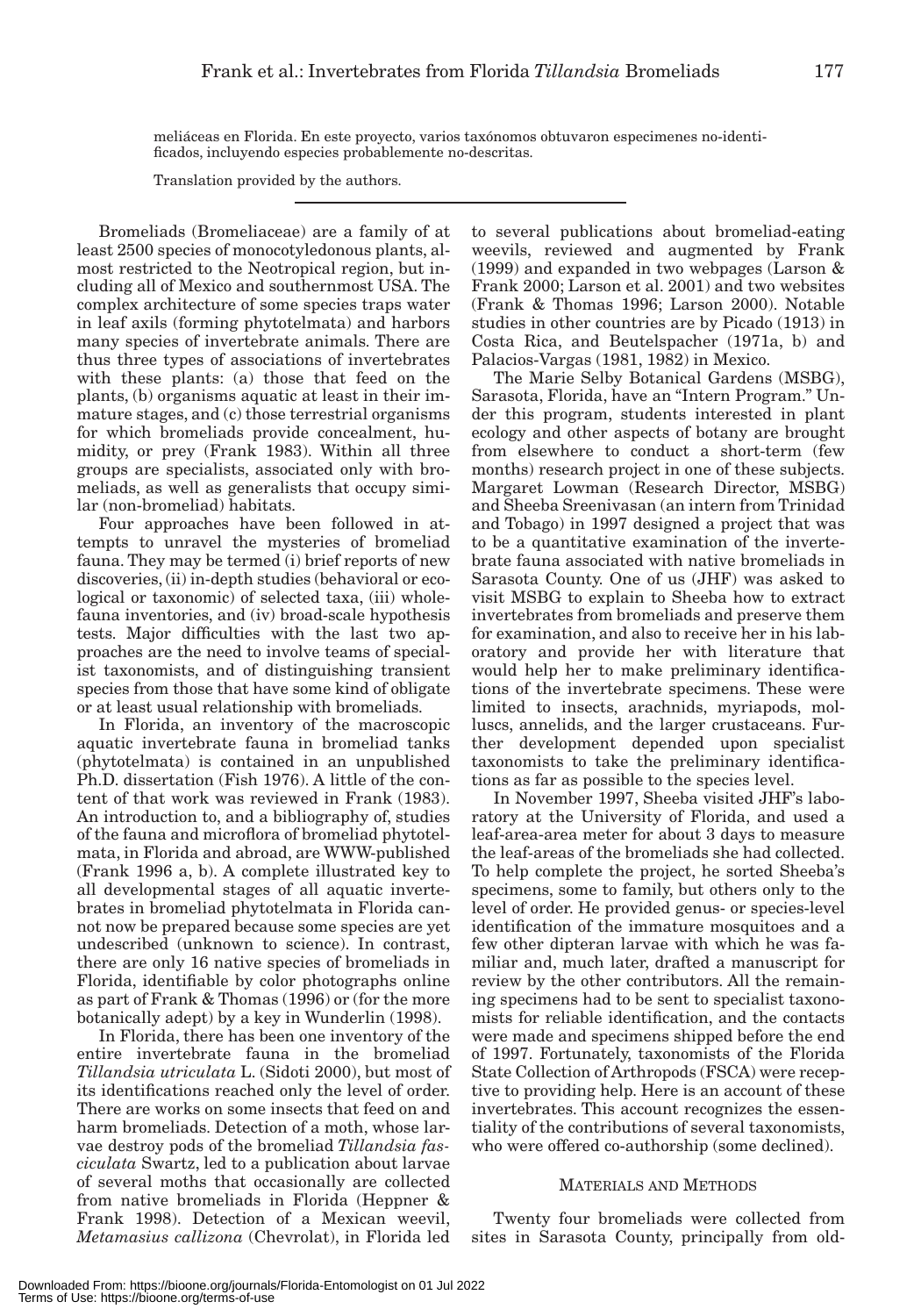growth hammocks in the Myakka River State Park, and secondarily two sites in Sarasota. They were removed from various substrates including living trees, dead trees (snags), and a gate (Table 1). While it was being collected, each plant was kept as upright as possible to prevent spillage. The plant was then placed into a polyethylene bag and briefly sprayed with insect repellent before fastening the bag.

Invertebrates were extracted from bromeliads by a variant of the method of Frank et al. (1976). Each plant was cleaned with a jet of water from a hose, with the washings directed into a bucket. The plant was repeatedly submerged and shaken in the bucket before being returned to its bag. The water in the bucket was then filtered with a teastrainer (mesh size 500 µm) and the residue examined for invertebrates with a dissection microscope. Collected invertebrates were preserved in vials containing 75% ethanol for subsequent identification.

The collected bromeliads included whole specimens of the epiphytic species *Tillandsia utriculata*, *T. fasciculata*, *T. setacea*, and *T. recurvata*. These include all the most widespread of Florida's 16 native species except *T. usneoides* (L.). Only the first two of these impound water in leaf axils, and they do this only when they have reached a certain minimal size (exceeded by the specimens). The volumetric capacity of the water-impounding leaf axils of *T. utriculata* has been related to length of longest leaf and to age (in one habitat) by Frank & Curtis (1981), so length of longest leaf was one of the measurements made (Volumetric capacity in ml =  $0.003251 \times$  leaf length in cm<sup>2.7799</sup>). Other measurements were made by dismantling each plant, leaf by leaf, starting from the outermost and working inward. This was done on a white background to facilitate detection of any remaining invertebrates. A component part was considered to be either a leaf or an infructescence (the fruiting phase of an inflorescence). Each element was further designated as live or dead. Each bromeliad's live and dead leaves were counted. All components were refrigerated until leaf and infructescence areas were measured with an area meter (LI-COR Portable Area Meter, model LI 3000, LI-COR Inc., Lincoln, NE, USA). They were then oven-dried for 48 hr before weighing. Table 1, which lists the measurements, is thus a habitat description rather than results.

#### RESULTS

Table 2 lists the invertebrates collected to the level of family (with number of specimens) for each of the 24 bromeliads sampled. Identification of the invertebrates to the species level, where possible, is given below. Comments are made where deemed appropriate. Three vials containing Mollusca and four with Thysanoptera were mislaid somewhere in the Florida State Collection of Arthropods; details of their contents would not substantially change the conclusions.

## Mollusca

None was identified. The three missing vials (6 specimens) may be located in FSCA. No mollusc has a known, obligate relationship to bromeliads. However, H. E. Luther (pers. comm.) has observed snails eating bromeliad trichome caps in the field and greenhouse. Assume minimally one family, one genus, and one species.

Isopoda (identified by G. B. Edwards)

Oniscidae: genus and species unidentified (17 specimens).

Rhyscotidae: genus and species unidentified (9 specimens).

## Diplopoda (identified by G. B. Edwards)

Chilognatha: family and genus unidentified, species 1 (12 specimens), species 2 (1 specimen).

Pselaphognatha: Polyxenidae: *Polyxenus fasciculatus* (Say) (5 specimens).

These were collected from all three *Tillandsia* species in MRSP. They have no known relationship to bromeliads. All of the Chilognatha were immature, so could not be identified reliably.

Chilopoda (identified by G. B. Edwards)

Lithobiidae: ?*Neolithobius* sp. (1).

This immature specimen was collected from *T. utriculata* in MRSP. It has no known relationship to bromeliads.

Araneae (identified by G. B. Edwards)

Segestriidae: *Ariadna bicolor* (Hentz) (2).

Theridiidae: *Phoroncidia americana* (Emerton) (1 immature), ?genus (1 immature).

Mysmenidae: *Mysmenopsis cymbia* Levi (10). Linyphiidae: *Ceraticelus* ?*phylax* Ivie & Barrows (1 female).

Tetragnathidae: *Dolichognatha pentagona* (Hentz) (1), ?*D. pentagona* (1 immature, damaged), ?*Tetragnatha* sp. (2 immatures).

Lycosidae: ?genus (2 immatures).

Pisauridae: ?*Dolomedes* sp. (1 immature).

Agelenidae: ?*Agelenopsis* sp. (1 immature).

Hahniidae: *Hahnia okefinokensis* Chamberlin & Ivie (1).

Dictynidae: *Emblyna capens* Chamberlin (1), *Emblyna* sp. (2 immature), *Lathys delicatula* Gertsch & Mulaik (2).

Anyphaenidae: *Lupettiana mordax* (O.P. Cam $bridge)$  (1).

Liocranidae: *Scotinella pintura* (Ivie & Barrows) (3), *Scotinella* sp. (1 immature).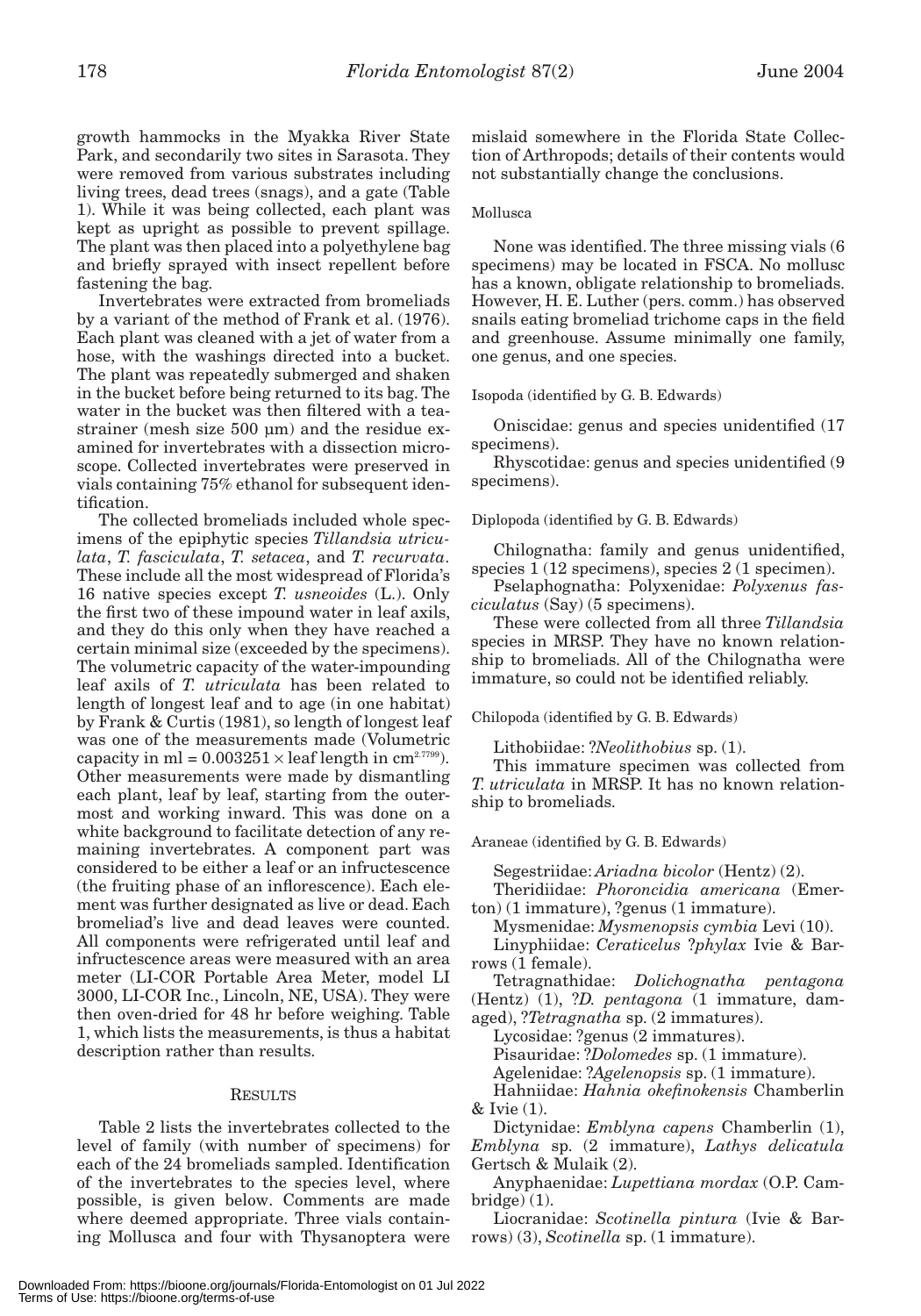TABLE 1. BROMELIAD MEASUREMENTS (NUMBER OF LIVE LEAVES, DEAD LEAVES, LONGEST LEAF, AREAS OF LIVING AND DEAD LEAVES, OF LIVING AND DEAD INFRUCTESCENCES, AND DRY WEIGHTS) MATCHED TO SAMPLE NUMBER (CODE), SUBSTRATE ON WHICH IT GREW, AND IDENTIFICATION.

| Code                   | Substrate      | No. live<br>leaves | No. dead<br>leaves | Longest<br>$leaf$ (cm) | Live leaf<br>area (cm <sup>2</sup> ) |              |                | Dead leaf Live infr. Dead infr.<br>area (cm <sup>2</sup> ) area (cm <sup>2</sup> ) area (cm <sup>2</sup> ) | Dry wt<br>(g) |  |
|------------------------|----------------|--------------------|--------------------|------------------------|--------------------------------------|--------------|----------------|------------------------------------------------------------------------------------------------------------|---------------|--|
| Tillandsia fasciculata |                |                    |                    |                        |                                      |              |                |                                                                                                            |               |  |
| 8                      | Cephalanthus   | 64                 | $\overline{4}$     | 58.4                   | 2621.99                              | 60.18        | $\mathbf{0}$   | $\mathbf{0}$                                                                                               | 57.5          |  |
| 9                      | Cephalanthus   | 65                 | 20                 | 62.0                   | 2794.81                              | 316.20       | $\theta$       | $\mathbf{0}$                                                                                               | 71.5          |  |
| 10                     | Cephalanthus   | 51                 | 11                 | 46.4                   | 898.86                               | 66.24        | $\Omega$       | $\mathbf{0}$                                                                                               | 21.5          |  |
| 15                     | snag           | 55                 | 13                 | 44.5                   | 2002.08                              | 199.07       | $\theta$       | $\mathbf{0}$                                                                                               | 33.0          |  |
| 17                     | Ulmus          | 33                 | 3                  | 44.5                   | 881.81                               | 44.55        | $\Omega$       | $\boldsymbol{0}$                                                                                           | 10.5          |  |
| 18                     | fallen branch  | 55                 | $\overline{2}$     | 22.8                   | 350.46                               | 37.23        | $\theta$       | $\mathbf{0}$                                                                                               | 6.5           |  |
| 19                     | rooted in soil | 58                 | 10                 | 29.2                   | 475.15                               | 27.79        | $\mathbf{0}$   | $\boldsymbol{0}$                                                                                           | 11.5          |  |
| 20                     | Quercus        | 76                 | 13                 | 55.4                   | 5006.87                              | 371.90       | $\mathbf{0}$   | $\mathbf{0}$                                                                                               | 189.5         |  |
| Tillandsia utriculata  |                |                    |                    |                        |                                      |              |                |                                                                                                            |               |  |
| 1                      | snag           | 41                 | $6\phantom{1}6$    | 32.0                   | 531.62                               | 38.44        | $\mathbf{0}$   | $\boldsymbol{0}$                                                                                           | 8.0           |  |
| $\overline{2}$         | snag           | 56                 | 29                 | 46.5                   | 1793.91                              | 237.25       | $\mathbf{0}$   | $\mathbf{0}$                                                                                               | 32.0          |  |
| 3                      | snag           | 55                 | 22                 | 33.0                   | 824.92                               | 63.65        | $\Omega$       | $\boldsymbol{0}$                                                                                           | 11.5          |  |
| 4                      | snag           | 62                 | 11                 | 17.9                   | 164.69                               | 14.34        | $\Omega$       | $\mathbf{0}$                                                                                               | 2.5           |  |
| 16                     | Quercus        | 60                 | 12                 | 91.1                   | 9285.81                              | 909.66       | $\overline{0}$ | $\mathbf{0}$                                                                                               | 147.0         |  |
| 24                     | Quercus        | 59                 | 11                 | 93.3                   | 7350.48                              | $\mathbf{0}$ | $\Omega$       | $\mathbf{0}$                                                                                               | 152.5         |  |
|                        |                |                    |                    | Tillandsia recurvata   |                                      |              |                |                                                                                                            |               |  |
| 21                     | Sabal          | 1140               | 71                 | 10.1                   | 672.1                                | 48.60        | $\Omega$       | $\mathbf{0}$                                                                                               | 10.5          |  |
| 22                     | wooden gate    | 80                 | $\mathbf{1}$       | 9.3                    | 51.69                                | 2.37         | 6.02           | $\mathbf{0}$                                                                                               | 1.0           |  |
| 23                     | Quercus        | 537                | 58                 | 13.5                   | 305.72                               | 82.25        | 34.36          | 23.00                                                                                                      | 5.0           |  |
|                        |                |                    |                    | Tillandsia setacea     |                                      |              |                |                                                                                                            |               |  |
| 5                      | snag           | 196                | 82                 | 19.0                   | 151.37                               | 62.86        | $\mathbf{0}$   | $\mathbf{0}$                                                                                               | 3.5           |  |
| 6                      | snag           | 349                | 24                 | 18.6                   | 236.57                               | 17.15        | $\theta$       | $\theta$                                                                                                   | 3.0           |  |
| 7                      | snag           | 158                | 22                 | 27.2                   | 210.06                               | 27.90        | 28.20          | 5.58                                                                                                       | 8.0           |  |
| 11                     | Cephalanthus   | 419                | 63                 | 32.1                   | 556.39                               | 60.18        | 67.68          | 7.97                                                                                                       | 16.5          |  |
| 12                     | Cephalanthus   | 338                | 29                 | 28.9                   | 437.23                               | 62.32        | 18.87          | 16.13                                                                                                      | 9.5           |  |
| 13                     | Cephalanthus   | 81                 | 34                 | 23.5                   | 185.37                               | 36.46        | 26.92          | $\overline{0}$                                                                                             | 3.0           |  |
| 14                     | Quercus        | 379                | 32                 | 29.8                   | 298.02                               | 18.81        | 4.93           | 5.33                                                                                                       | 8.5           |  |

Clubionidae: *Clubiona pygmaea* Banks (3), *Clubiona* sp. (1 immature), *Elaver excepta* (L. Koch)  $(10).$ 

Gnaphosidae: *Litopyllus cubanus* Bryant (1), *Sergiolus* sp. (1 immature).

Sparassidae: *Pseudosparianthis cubana* Banks (1 immature).

Thomisidae: *Bassaniana floridana* (Banks) (1), *Bassaniana* sp. (4 immatures).

Salticidae: *Anasaitis canosa* (Walckenauer) (2).

The spiders seem to represent 21 species, in 21 genera and 17 families. For only one spider (*Pelegrina tillandsia* [Kaston]) is a bromeliad (*Tillandsia usneoides*) in the southern USA known to be the preferred habitat. In the Neotropical region, however, other spiders typically inhabit bromeliads and even are semi-aquatic in bromeliad leaf axils.

Pseudoscorpiones (identified by G. B. Edwards)

Chthoniidae: genus and species unidentified (2 immatures).

One specimen was from *T. fasciculata* and the other from *T. setacea*. They were unidentifiable because immature. Pseudoscorpions have no known obligate relationship to bromeliads.

Acari (identified by W. C. Welbourn)

Liodidae: *Liodes* sp. 1 (16), *Liodes* sp. 2 (13), *Liodes* sp. 3 (3).

Ascidae: *Lasioseius* sp. (2).

Haplozetidae: genus and species unidentified (1).

Oripodidae: genus and species unidentified (1). Uropodidae: *Uropoda* sp. (2).

Oppiidae: genus and species unidentified (1).

Orbataloid: genus and species unidentified (1). Histiostomatidae: *Hormosianoetus* sp. (37).

None of these 10 species in 8 genera and 8 families is known to have any obligate relationship with bromeliads. There is a pressing need for more basic taxonomic work on Floridian Acari other than those of economic importance; only then will specimens be identifiable to the species level.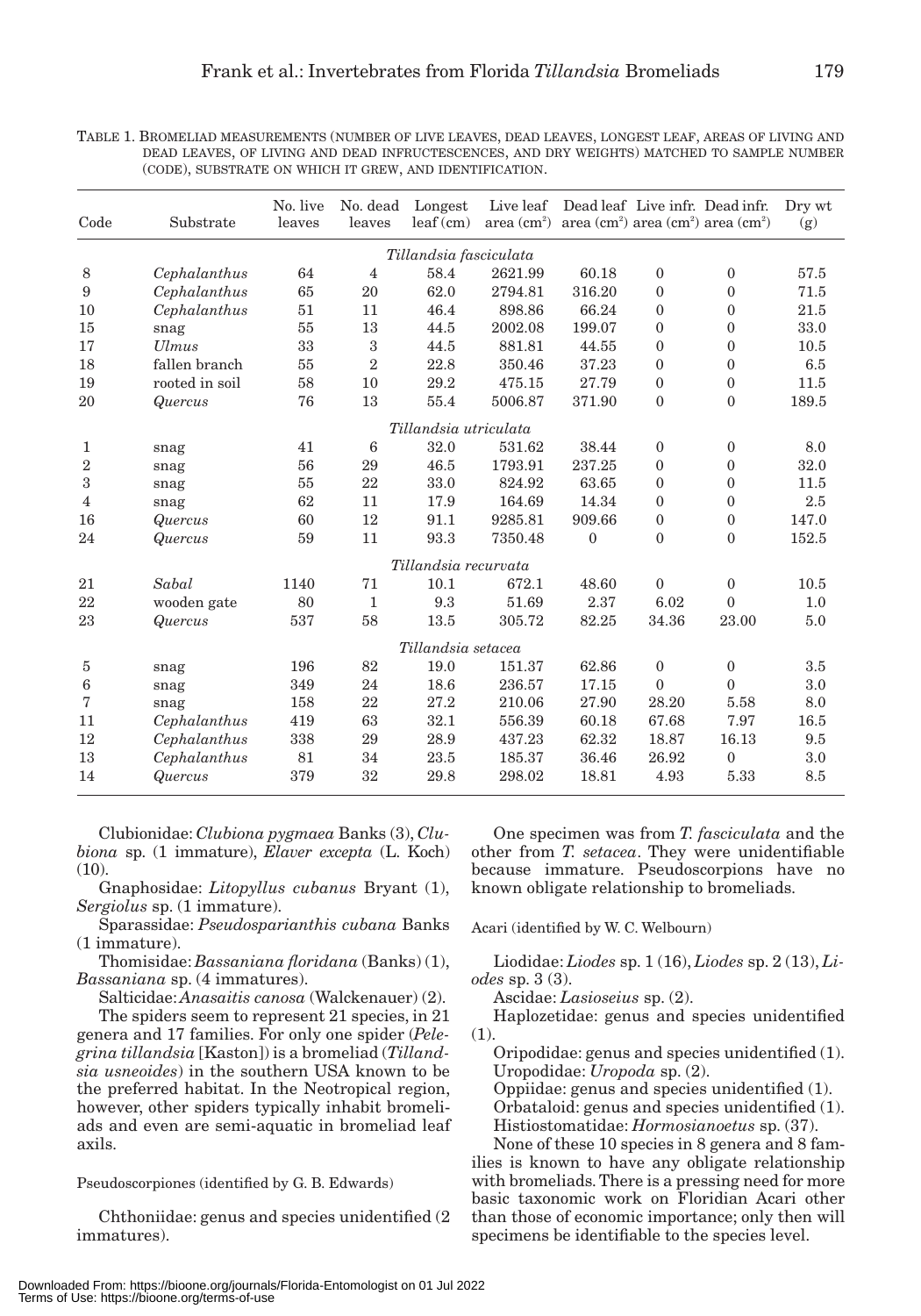TABLE 2. ORIGIN (CODE/PLACE) OF *TILLANDSIA* SPECIMENS AND NUMBERS OF ARTHROPODS EXTRACTED, TO FAMILY LEVEL. ALL WERE COLLECTED IN MID-OCTOBER TO MID-NOVEMBER 1997 IN SARASOTA COUNTY, FL.

| CD/PL | Fauna to level of family, and number of specimens                                                                                                                                                                                                                                                                                                                                                                                                                           | $\operatorname{Sum}$ |
|-------|-----------------------------------------------------------------------------------------------------------------------------------------------------------------------------------------------------------------------------------------------------------------------------------------------------------------------------------------------------------------------------------------------------------------------------------------------------------------------------|----------------------|
|       |                                                                                                                                                                                                                                                                                                                                                                                                                                                                             |                      |
| 08/M  | Tillandsia fasciculata<br>CRUSTACEA: Isopoda: Rhyscotidae (2), ARACHNIDA: Araneae: Theridiidae (1), Mys-<br>menidae (10), Hahniidae (1), Liocranidae (1), INSECTA: Homoptera: Aphididae (1), Lepi-<br>doptera: Tineidae (larvae, 1), Diptera: ?Muscidae (larva 1), Hymenoptera: Formicidae (1)                                                                                                                                                                              | 19                   |
| 09/M  | ARACHNIDA: Araneae: Tetragnathidae (1), Dictynidae (1), Liocranidae (1), Clubionidae<br>(2), Salticidae (1), INSECTA: Isoptera: Kalotermitidae (4), Blattodea: Blatellidae (2), Pso-<br>coptera: Lepidopsocidae (nymphs 2), family indet. (nymphs 2), Diptera: ?Muscidae (larva 1),<br>Hymenoptera: Formicidae (1)                                                                                                                                                          | 18                   |
| 10/M  | CRUSTACEA: Isopoda: Rhyscotidae (6), ARACHNIDA: Araneae: Linyphiidae (1), Age-<br>lenidae (1), Clubionidae (2), Acari: Uropodidae (1), INSECTA: Orthoptera: Gryllidae (3),<br>Psocoptera: Lepidopsocidae (1), Archipsocidae (1), Peripsocidae (2), family indet. (1), Co-<br>leoptera: Tenebrionidae (1), Hymenoptera: Formicidae (1)                                                                                                                                       | 21                   |
| 15/M  | DIPLOPODA: Pselaphognatha: Polyxenidae (1), ARACHNIDA: Araneae: Segestriidae (1),<br>Pisauridae (1), Acari: Histiostomatidae (19), INSECTA: Thysanoptera (1), Psocoptera: Lep-<br>idopsocidae (1), Orthoptera: Gryllidae (2), Coleoptera (larvae 3, of 3 families), Diptera: Psy-<br>chodidae (larvae 32), Culicidae (larva 1), Ceratopogonidae (larvae 3)                                                                                                                  | 65                   |
| 17/M  | CRUSTACEA: Isopoda: Rhyscotidae (1), DIPLOPODA: Chilognatha: family indet. (1),<br>ARACHNIDA: Araneae: Clubionidae (2), Pseudoscorpionida: Chthoniidae (1), INSECTA:<br>Blattodea: Blatellidae (4, and one egg case), Lepidoptera: family indet. (larvae 5), Co-<br>leoptera: Carabidae (larva 1), Diptera: Ceratopogonidae (larva 1)                                                                                                                                       | 17                   |
| 18/M  | ARACHNIDA: Araneae: Anyphaenidae (1), Thomisidae (1), Salticidae (1), Acari (?1), IN-<br>SECTA: Orthoptera: Gryllidae (1), Coleoptera: Scirtidae (1), Hymenoptera: Formicidae (1)                                                                                                                                                                                                                                                                                           | 7                    |
| 19/M  | CRUSTACEA: Isopoda: Oniscidae (3), DIPLOPODA: Pselaphognatha: Polyxenidae (3), Pse-<br>laphognatha: family indet. (3), ARACHNIDA: Araneae: Lycosidae (2), INSECTA: Blattodea<br>(egg case 1), Homoptera: Ortheziidae (1), Coleoptera: Brentidae (1), Hymenoptera: Formi-<br>cidae (128 plus brood), Ichneumonidae (2)                                                                                                                                                       | 144                  |
| 20/M  | MOLLUSCA (3), CRUSTACEA: Isopoda: Oniscidae (10), ARACHNIDA: Araneae: Dic-<br>tynidae (1), Sparassidae (1), INSECTA: Blattodea: Blattidae (1), Orthoptera: Gryllidae (1),<br>Lepidoptera: family indet. (larva 1), Diptera: Psychodidae (larvae 2), Ceratopogonidae (lar-<br>vae 8, pupae 2) Chironomidae (larvae 4), Aulacigastridae: (larva 1, pupa 1)                                                                                                                    | 36                   |
|       | Tillandsia utriculata                                                                                                                                                                                                                                                                                                                                                                                                                                                       |                      |
| 01/M  | ARACHNIDA: Araneae: Dictynidae (1), Acari: Liodidae (1)                                                                                                                                                                                                                                                                                                                                                                                                                     | 2                    |
| 02/M  | CRUSTACEA: Isopoda: Oniscidae (2), DIPLOPODA: Chilognatha: family indet. (5),<br>ARACHNIDA: Araneae: Tetragnathidae (1), Liocranidae (2), Clubionidae (1), Acari: Ascidae<br>(2), INSECTA: Blattodea: Blatellidae (1), Psocoptera: Pseudocaeciliidae (1), Liposcelidae<br>(1), family indet. (nymph 1), Diptera: Ceratopogonidae (larva 1), Psychodidae (larvae 16),<br>Hymenoptera: Formicidae (5)                                                                         | 39                   |
| 03/M  | DIPLOPODA: Pselaphognatha: Polyxenidae (1), ARACHNIDA: Araneae: Clubionidae (1),<br>Thomisidae (1), INSECTA: Psocoptera: Caeciliusidae (1), Archipsocidae (1), Liposcelidae (1),<br>Lepidopsocidae (nymph 1), family indet. (nymph 1), Blattodea: Blattidae (2), Homoptera:<br>Coccidae (1), Coleoptera: Curculionidae (3), Diptera, Ceratopogonidae (larvae 2)                                                                                                             | 16                   |
| 04/M  | DIPLOPODA: Chilognatha: family indet. (2), ARACHNIDA: Araneae: Clubionidae (1), Th-<br>omisidae (2), Acari: Liodidae (1), INSECTA: Blattodea: Blatellidae (2), Coleoptera: Curcu-<br>lionidae (1), Diptera: Chironomidae (1)                                                                                                                                                                                                                                                | 10                   |
| 16/M  | CHILOPODA: Lithobiidae (1), DIPLOPODA: Chilognatha: family indet. (1), ARACHNIDA:<br>Acari: Histiostomatidae (18), INSECTA: Blattodea: Blattidae (1), Psocoptera: family indet.<br>(1 nymph), Thysanoptera (2), Lepidoptera: family indet. (larva 1), Diptera: Psychodidae:<br>(larvae 108, pupa 1), Culicidae: (larvae 28), Ceratopogonidae (larvae 47), Chironomidae (lar-<br>vae 3), Aulacigastridae: (5), Cecidomyiidae (adults 2, pupa 1), Hymenoptera: Formicidae (6) | 226                  |
| 24/S  | ARACHNIDA: Araneae: Dictynidae (1), Gnaphosidae (1), INSECTA: Collembola: Entomobry-<br>idae (22), Psocoptera: Trogiidae (2), family indet. (nymph 1), Coleoptera: Coccinellidae (1),<br>Diptera: Psychodidae (larvae 31), Hymenoptera: Formicidae (76, of 2 spp., each with brood)                                                                                                                                                                                         | 135                  |
|       | Tillandsia recurvata                                                                                                                                                                                                                                                                                                                                                                                                                                                        |                      |
| 21/S  | INSECTA: Psocoptera: Lepidopsocidae (1), Coleoptera: Elateridae (1), Hymenoptera: For-<br>micidae $(2)$                                                                                                                                                                                                                                                                                                                                                                     | 4                    |
| 22/S  | No animals were collected                                                                                                                                                                                                                                                                                                                                                                                                                                                   | 0                    |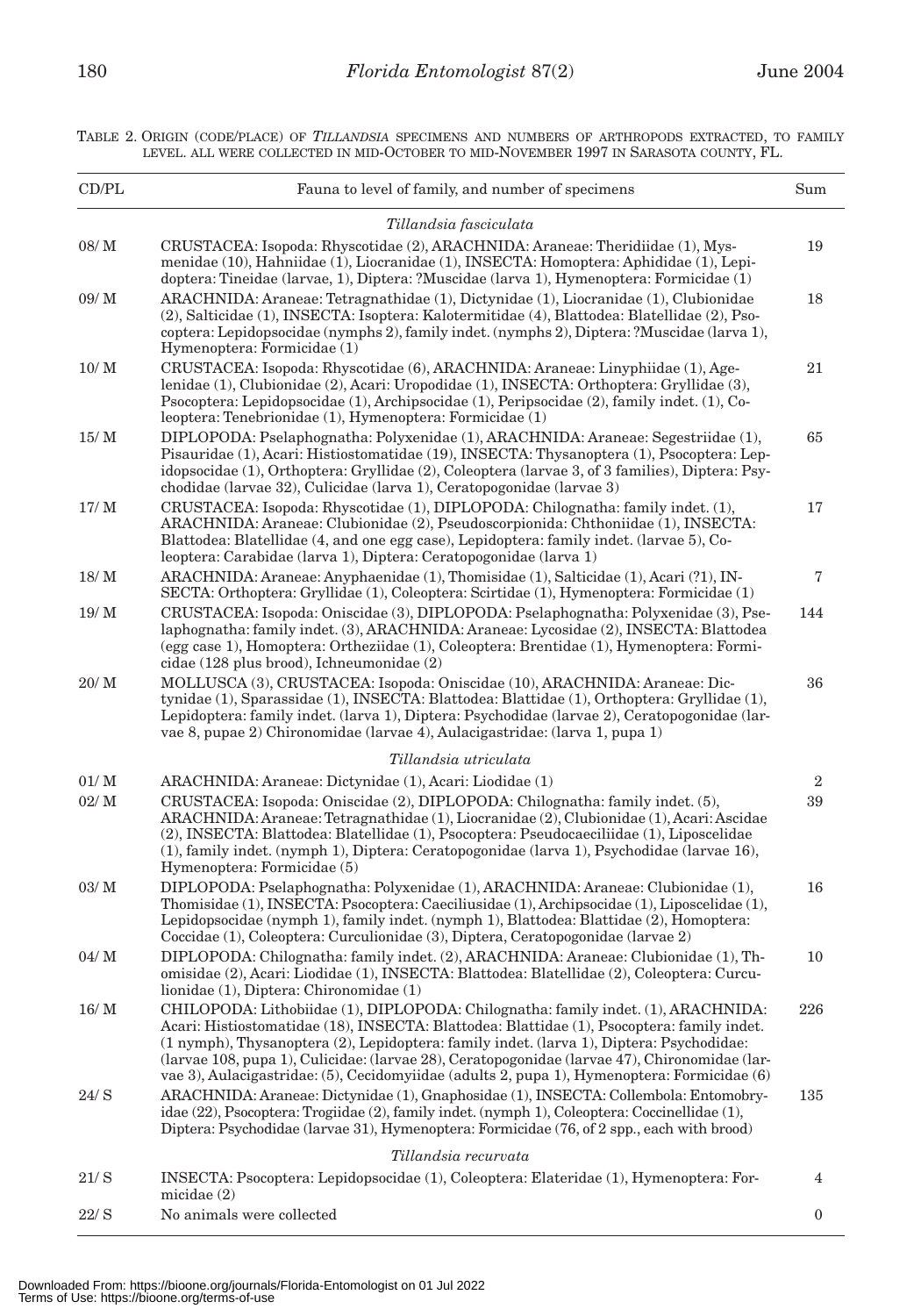| TABLE 2. (CONTINUED) ORIGIN (CODE/PLACE) OF TILLANDSIA SPECIMENS AND NUMBERS OF ARTHROPODS EXTRACTED, TO |
|----------------------------------------------------------------------------------------------------------|
| FAMILY LEVEL. ALL WERE COLLECTED IN MID-OCTOBER TO MID-NOVEMBER 1997 IN SARASOTA COUNTY, FL.             |

| 23/S | MOLLUSCA (1), ARACHNIDA: Araneae: Gnaphosidae (1), INSECTA: Hemiptera: Miridae<br>(nymphs 2), Psocoptera: Trogiidae (1), Hymenoptera: Formicidae (1)                                                                                                                                                       | 6  |
|------|------------------------------------------------------------------------------------------------------------------------------------------------------------------------------------------------------------------------------------------------------------------------------------------------------------|----|
|      | Tillandsia setacea                                                                                                                                                                                                                                                                                         |    |
| 05/M | Diplopoda: Pselaphognatha: Polyxenidae (1), ARACHNIDA: Acari: Liodidae (4), Haploz-<br>etidae (1), Oripodidae (1), INSECTA: Psocoptera: Peripsocidae (1), Archipsocidae (1)<br>nymph), Lepidopsocidae (1 nymph), Orthoptera: Gryllidae (1)                                                                 | 11 |
| 06/M | ARACHNIDA: Araneae: Clubionidae (2), Thomisidae (1), Acari: Liodidae (9), INSECTA:<br>Psocoptera: Peripsocidae (2), Homoptera: Aphididae (4), Hymenoptera: Aphelinidae (1)                                                                                                                                 | 19 |
| 07/M | MOLLUSCA (2), ARACHNIDA: Araneae: Segestriidae (2), INSECTA: Blattodea: Blatel-<br>lidae (2), Lepidoptera: family indet. (larvae 2), Hymenoptera: Formicidae (52)                                                                                                                                          | 60 |
| 11/M | ARACHNIDA: Araneae: Dictynidae (1), Clubionidae (1), Acari: Liodidae (2), INSECTA:<br>Thysanoptera (1), Coleoptera: Scirtidae (1)                                                                                                                                                                          | 6  |
| 12/M | ARACHNIDA: Araneae: Theridiidae (1), Tetragnathidae (2), Thomisidae (1), Acari: Lio-<br>didae (2), Oppiidae (1), 'orbataloid' (1), Pseudoscorpionida: Chthoniidae (1), INSECTA: Col-<br>lembola: Hypogastruridae (5), Thysanoptera (2), Psocoptera: Peripsocidae (nymph 1),<br>Hymenoptera: Formicidae (1) | 18 |
| 13/M | CRUSTACEA: Isopoda: Oniscidae (2), ARACHNIDA: Araneae: Clubionidae (1), Acari: Lio-<br>didae (13), INSECTA: Psocoptera: Liposcelidae (1), Diptera: Cecidomyiidae (1)                                                                                                                                       | 18 |
| 14/M | ARACHNIDA: Araneae: Clubionidae (1), Acari: Uropodidae (1), INSECTA: Lepidoptera:<br>Gelechiidae (larva in flower) (1), Hymenoptera: Formicidae (1)                                                                                                                                                        | 4  |

Notes: CD = code number (collection no.)/PL = place (M = Myakka River State Park, S = Sarasota). SUM = total number of invertebrate animals of the groups sampled. Presence of immature stages suggests that development was taking place in the bromeliad unless the individuals fell from the tree above.

Collembola (identified by R. J. Snider)

Entomobryidae: *Seira steinmetzi* Wray (22). Hypogastruridae: *Xenylla* sp. (5).

The specimens of *Xenylla* represent an undescribed species and were retained by R. J. Snider.

Orthoptera (identified by T. J. Walker)

Gryllidae: *Cycloptilum trigonipalpum* (Rehn & Hebard).

All 8 specimens of Orthoptera were identified as of this species or were unidentifiable because immature, but probably belong to this species. Seven of them were collected from *T. fasciculata* and one from *T. setacea*, all within MRSP.

Blattodea (identified by M. C. Thomas)

Blattellidae: *Cariblatta* sp. prob. *lutea* (Saussure & Zehnter) (12).

Blattidae: *Eurycotis floridana* (Walker) (4).

Neither species has any known obligate relationship with bromeliads.

Isoptera (identified by R. H. Scheffrahn)

Kalotermitidae: *Crytotermes ?cavifrons* Banks  $(4)$ .

No termite is known to have an obligate relationship with bromeliads. Most likely these had fallen from a dead tree limb.

Psocoptera (identified by E. L. Mockford)

Trogiidae: *Cerobasis guestfalica* (Kolbe) (4).

Lepidopsocidae: *Echmepteryx* (*Thylacopsis*) *madagascariensis* (Kolbe) (3), *Echmepteryx* sp. (1), *Nepticulomima* sp. (1), unidentified nymphs (4).

Liposcelidae: *Liposcelis ornata* Mockford (1), *Liposcelis* sp. (2).

Archipsocidae: *Archipsocus* sp. (2), unidentified nymphs (1).

Peripsocidae: *Peripsocus* sp. (5).

Caeciliusidae: *Valenzuela indicator* (Mockford) (= *Caecilius indicator* Mockford) (1).

Pseudocaeciliidae: *Pseudocaecilius citricola* (Ashmead) (1).

Epipsocidae: *Mesepipsocus niger* (New) (3), unidentified nymphs (4).

None of these 12 species in 9 genera and 8 families is known to have an obligate relationship to bromeliads. As in so many other groups, it is difficult to identify nymphs reliably to the species level. The surprise among these specimens was the finding of specimens of *C. guestfalica* from two *Tillandsia* specimens (*T. recurvata*, *T. utriculata*) from the city of Sarasota; it is an adventive species.

#### Thysanoptera

None was identified. The four missing vials (6 specimens) may be located in FSCA. Assume minimally one family, one genus, and one species.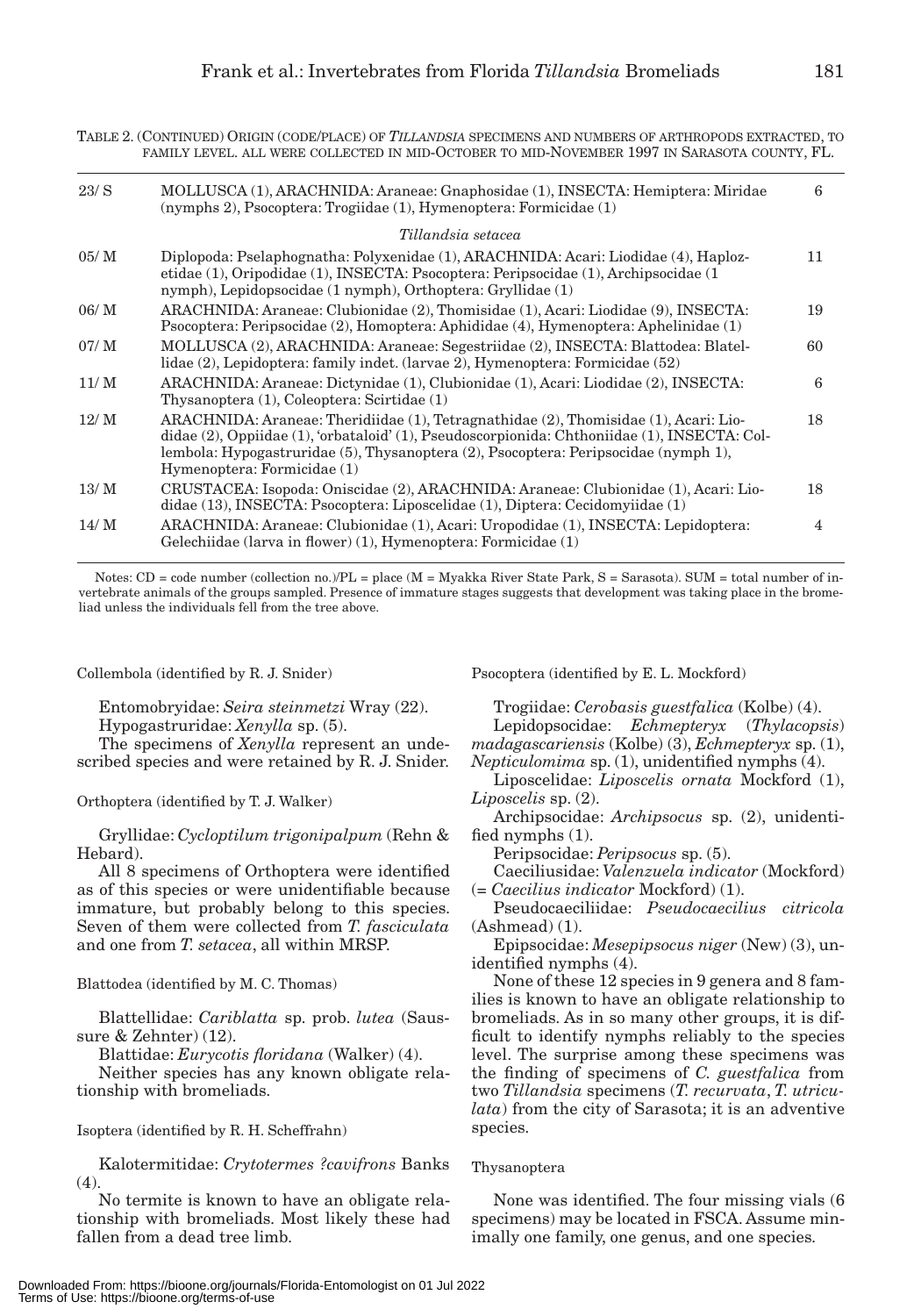Hemiptera/Homoptera (identified by S. E. Halbert) (Ortheziidae by A. B. Hamon)

Miridae: unidentified nymphs.

Aphididae: *Myzocallis* sp. (4), unidentified genus (1 cast skin).

Ortheziidae: *Orthezia* sp. (1 nymph).

Coccidae: genus and species unidentified (1 adult male).

The *Myzocallis* aphids are known to feed on oak; one of the specimens was parasitized by *Aphelinus* sp. (Hymenoptera: Aphelinidae) (det. G. A. Evans, FSCA). The only species of *Orthezia* reported from *Tillandsia* in Florida is *O. tillandsiae* Morrison, but the specimen obtained (from *T. fasciculata* in MRSP) is immature and could not be identified with certainty. The Miridae were unidentifiable because they were immature.

Coleoptera (identified by M. C. Thomas)

Scirtidae: *Ora* sp. (1), *Cyphon* sp. (1).

Elateridae: *Conoderus amplicollis* (Gyllenhal) (1).

Tenebrionidae: *Glyptotus cribratus* LeConte (1). Brentidae: *Apion* sp. (1).

Curculionidae: *Acalles clavatus* Say (3); *Conotrachelus maritimus* Blatchley (2).

Larvae of Scirtidae are aquatic. It is possible that the two adults of Scirtidae are associated with bromeliad phytotelmata, but both specimens were found in *T. setacea*, which does not form phytotelmata. Alternatively, their larvae may develop in treeholes. Specimens mislaid include one adult of Coccinellidae and several beetle larvae, of which one is of Carabidae.

Lepidoptera (identified by D. H. Habeck)

Tineidae: genus and species unidentified (1 larva).

Gelechiidae: genus and species unidentified (1 larva).

Family uncertain: (8 larvae).

Lepidoptera were represented only by larvae of "primitive" families. Their identification was uncertain. It is not clear whether these larvae were feeding on bromeliads, on debris in the bromeliads, or on the tree canopy (or epiphytes) above. The gelechiid larva was found clinging to a flower (which was not a bromeliad flower) in the bromeliad, but there is no evidence it was feeding on that flower. There is a clear need to rear lepidopteran larvae encountered in bromeliads, to allow identification of adults and associate larvae with adults.

Diptera (identified by J. H. Frank)

(Cecidomyiidae by R. J. Gagné, Ceratopogonidae by G. J. Steck)

Cecidomyiidae: *Campylomyza* sp. (1 adult), *Lestodiplosis laticaulis* Gagné (2 adults and 1 pupa).

Psychodidae: *Alepia* sp. (190 larvae and pupae).

Culicidae: *Wyeomyia mitchellii* (Theobald) (25 larvae), *W. vanduzeei* Dyar & Knab (3 larvae).

Ceratopogonidae: *Forcipomyia* sp. or spp. (62 larvae, 2 pupae)

Chironomidae: *Monopelopia tillandsia* Beck & Beck (53 larvae), (1 damaged unidentified adult).

Aulacigastridae: *Stenomicra* (7 larvae). ?Muscidae: genus and species unidentified (2

larvae) (perhaps this is the *Neodexiopsis* sp. of Fish [1976]).

Specimens of Cecidomyiidae were shipped in vials of alcohol to R. A. Gagné; he found both species interesting and retained one specimen of each. He reports that *L. laticaulis* is known as a predator of *Diaspis echinocacti* (Bouché) (Homoptera: Diaspididae) a scale insect on *Opuntia* cacti—so its presence in *T. utriculata* is unexpected. Larvae of Psychodidae, Culicidae, many Ceratopogonidae, Chironomidae, and Aulacigastridae are aquatic and, expectedly, were found only in *T. fasciculata* and *T. utriculata*. Identification of these larvae was made by J. H. Frank (who makes no claim to be an expert on larvae of Diptera), either by prior experience (larvae of *Wyeomyia* mosquitoes), by use of keys to larvae of Chironomidae (Epler 2001), or (for the other families) according to the brief descriptions by Fish (1976). Although 27 years have passed since Fish (1976) reported his collections, the "*Neurosystasis*" (Psychodidae) and "*Stenomicra*" (Aulacigastridae) occurring in Florida bromeliads have not yet been formally described. G. J. Steck (FSCA) questioned the name *Neurosystasis* (he identified them as belonging to *Telmatoscopus*) and suggested contacting Larry W. Quate (Poway, California), a specialist in the family. Quate requested adult specimens reared from field-collected larvae in order to make a precise identification and, if necessary, prepare a formal description. Thereupon, JHF (with help from M. M. Cutwa and G. F. O'Meara, Florida Medical Entomology Laboratory, Vero Beach) obtained larvae from bromeliads in southeastern Florida and provided them to G. J. Steck who from them reared a few adults and shipped them to Quate in 1999- 2000. Quate reported that they represent the first Nearctic record for a member of the genus *Alepia*, and he was pleased to see the associated larvae. Tragically, Larry Quate died in January 2002. It should be fairly easy to obtain more larval specimens and rear more adults to replace those unreturned by his estate.

Hymenoptera (ants identified by M. A. Deyrup)

Formicidae: *Camponotus floridanus* (Buckley) (2), *Camponotus planatus* Roger (26), *Crematogaster ashmeadi* Mayr (64), *Paratrechina longicornis* (Latreille) (50), *Pheidole megacephala* (Fabricius) (5), *Pheidole moerens* Wheeler (129).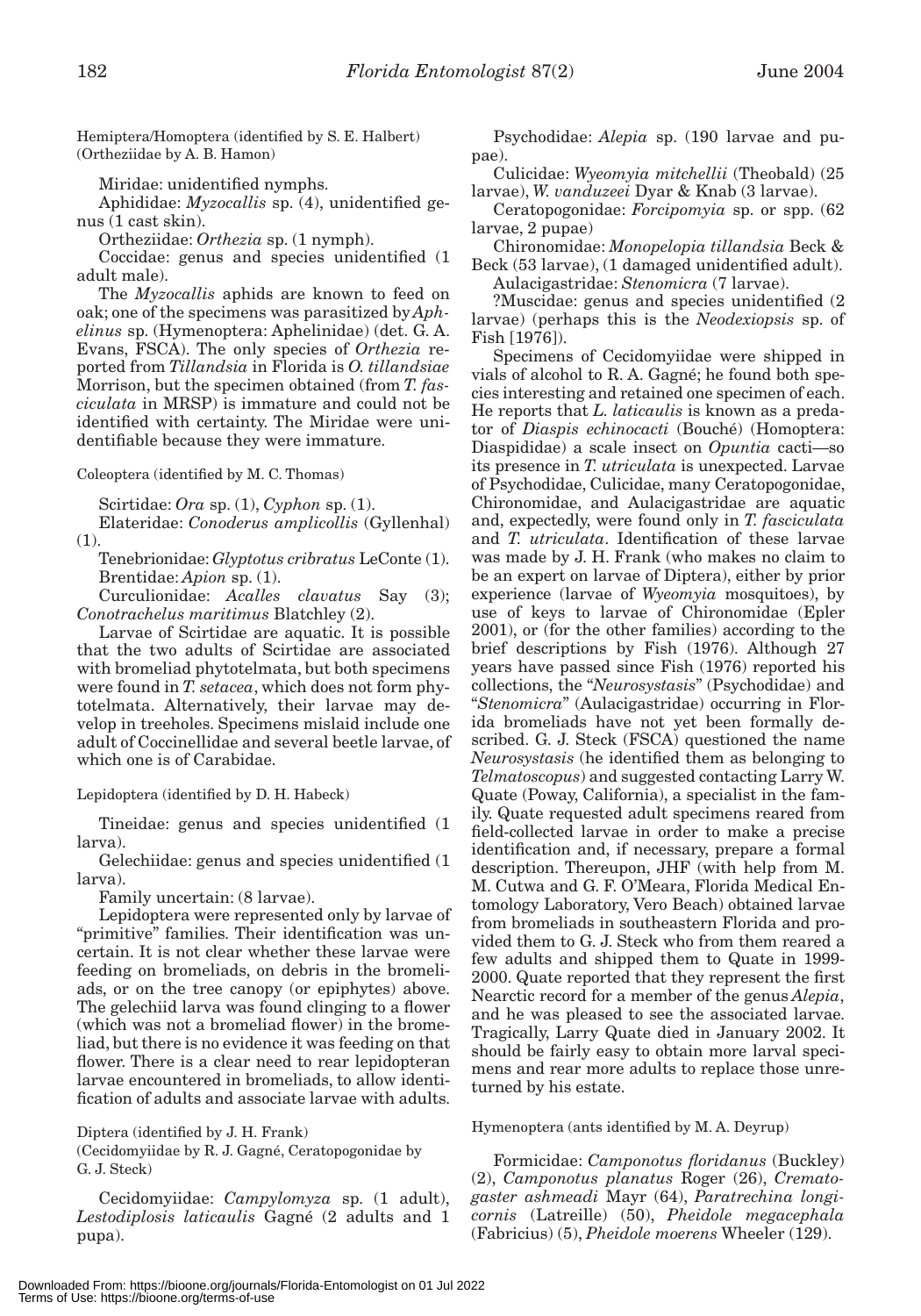Ichneumonidae: genus and species unidentified  $(2)$  (det. L. A. Stange, FSCA).

Aphelinidae: *Aphelinus* sp. (1) (see under Hemiptera and Homoptera).

Ant nests with brood were detected in *T. utriculata* (*C. planatus* and *P. longicornis*), *T. fasciculata* (*P. moerens*), and *T. setacea* (*C. ashmeadi*). The other ant specimens doubtless were foraging from nests elsewhere. It has long been known that ants will nest in the dry, outer leaf axils of bromeliads such as *T. fasciculata* and *T. utriculata* that hold water in their inner axils. One plant of *T. utriculata* in Sarasota provided space for nests of two species: *C. planatus* and *P. longicornis. Paratrechina longicornis*, *P. megacephala*, *P. moerens*, and *C. planatus* are adventive species.

Ants were identified from *Tillandsia* spp. in various Neotropical countries and Florida by Wheeler (1942). However, the *Tillandsia* were not identified to species level, nor were the localities in Florida nor dates of collection specified.

Table 2 arranges the collection data by sample number, with invertebrates identified to the level of family. This arrangement was designed to allow extraction of numerical data for statistical analysis. However, the Table suggested few patterns that would yield useful analysis. To further complicate the table by including species names would have been unwieldy.

A simple analysis was made by contrasting the content of the three smallest with three largest plants within each species (Tables 1 and 2), a valid statistical method. For *T. fasciculata* the smallest plants were nos. 17, 18, and 19 (with 17, 7, and 144 invertebrates). The three largest were 8, 9, and 20 (with 19, 18, and 36 invertebrates). The presence of an ant nest in plant 19, with 128 adult ants was the cause of the high count in a small plant. Even if all data for ants were omitted, the evidence for relationship of plant size to number of invertebrates would have been negligible.

For *T. utriculata*, the three smallest plants were 1, 3, and 4 (with 2, 16, and 10 invertebrates), and the three largest were 2, 16, and 24 (with 39, 226, and 135 invertebrates). In plant 24, ants accounted for 76 of the invertebrates. Whether or not we exclude data for ants, the largest plants clearly have more invertebrates, and these were mainly aquatic dipteran larvae (Ceratopogonidae, Culicidae, and Psychodidae; except in plant 24). If we exclude ants and aquatic insect larvae, the three smallest plants had 1, 14, and 9 invertebrates whereas the three largest had 17, 28, and 28; again there is a relationship between plant size and number of invertebrates, but it is shallower than when including the aquatics. If we include only the aquatic invertebrates, then the 3 smallest plants had 0, 2, and 1 invertebrates, whereas the three largest had 17, 191, and 31; the larger plants clearly had many more, but variance is huge. We might expect that the number of aquatic dipteran larvae would best be associated with volumetric capacity of bromeliad axils (calculated from length of longest leaf). But intraplant variance in numbers of contained invertebrates warns us that the fitting of regressions will suffer from high sums-of-squares errors. The presence of ant nests adds greatly to variance.

For the three *T. recurvata* plants sampled, the number of invertebrates was not related to plant size. For *T. setacea*, the three smallest plants were 5, 6, and 13 (with 11, 19, and 18 invertebrates) and three largest were 11, 12, and 14 (with 6, 18, and 4 invertebrates); there was no relationship of plant size to number of invertebrates.

## DISCUSSION AND CONCLUSION

The total number of invertebrates in leaf axils of *T. utriculata* was related to plant size, but the number of aquatic insect larvae increased more strongly with plant size. The numbers of invertebrates were not or not clearly related to plant size in the other three bromeliad species, although such a relationship is something that would be expected given a very large number of samples (because larger plants provide more habitat). Data in Tables 1 and 2 could be the materials for hundreds of regression analyses, should anyone wish to do these.

This study scratches the surface of Florida's bromeliad fauna. It reaffirms that larvae of several aquatic Diptera (Psychodidae, Culicidae, Ceratopogonidae, Chironomidae, Muscidae, and Aulacigastridae), perhaps one species of scale insect (Ortheziidae), and perhaps one or more species of Lepidoptera (Tineidae and/or Gelechiidae) have an obligate relationship with bromeliads. The null hypothesis for all the remaining species is that they "just happened to be there" and may additionally be found in tree canopies or in leaf litter on the ground. This null hypothesis cannot now be tested for lack of studies of the canopy fauna or the leaf litter fauna in Myakka River State Park.

This in no way discounts the importance of bromeliads as habitat for large numbers of invertebrate species: how many other small plants have such a diversity of invertebrates? At least 70 families with 82 genera and 90 species are represented in the few (24) samples. Further sampling should yield very many more species (and genera and families) at least in Coleoptera, and perhaps some other orders, including species that just happen to be represented in the bromeliads at the time of sampling.

If sampling is to be repeated, this should be (a) with very many more samples to allow more replication and thus a more useful comparison between the faunas of the four bromeliad species, (b) with prior agreement (probably involving funded written subcontracts for expenditure of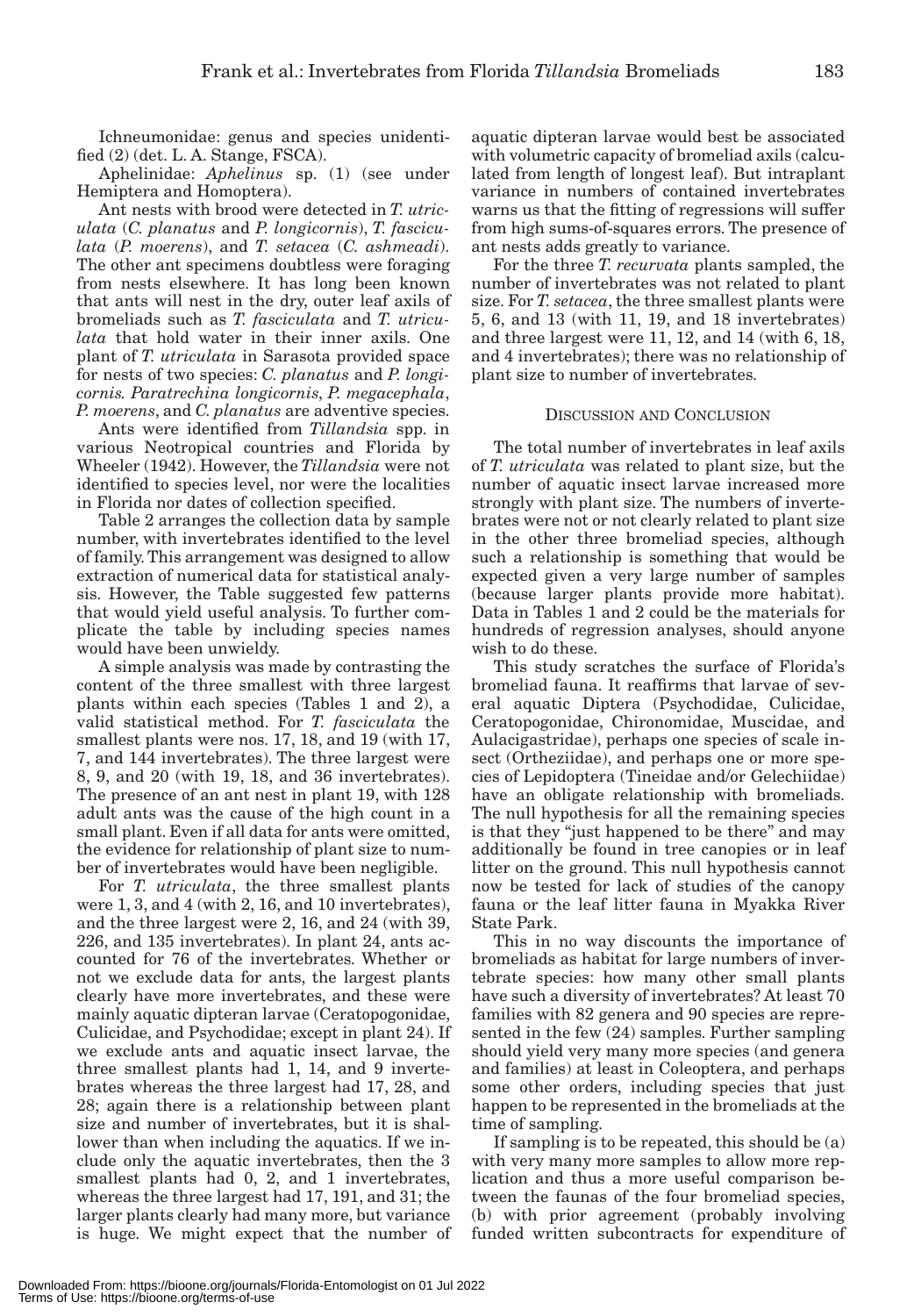time) from numerous specialist taxonomists to devote time to the project, (c) with the collector charged with rearing representatives of all the immature arthropods to the adult stage. The advantage of having more samples will be the availability of a series of adult specimens of every species represented, except perhaps a few of the transients. The advantage of rearing the immature arthropods will be that adult specimens will be available for identification, and identifiers will then have immature specimens reliably associated with the adults; thereafter, the specialists may be able to provide identification keys to the immature stages. The collector should be proficient in invertebrate classification, and should have the time to rear immature arthropods to the adult stage.

Raw data used to compile Table 2, on invertebrates associated with the 24 plants, will be offered to the "Bromeliad tank dwellers database" on the website of the Florida Council of Bromeliad Societies (http://www.fcbs.org). It records any animal species detected in or on a bromeliad, not just tank dwellers (the aquatic species in tanks). This could lead to detection of other animals frequently associated with bromeliads, even if it takes tens of thousands of records. It was not easy to obtain identifications to the species level of invertebrates collected from bromeliads in Florida, and we were only partially successful, and only for some groups. We warn investigators who would like to conduct similar studies in the Neotropics that they will encounter severe taxonomic problems. The effort to collect the specimens is small compared with the effort required to identify the specimens reliably to the species level. Identification not made to the species level is worth rather little. Taxonomists need to be convinced that the project is worth their support. In this project, some taxonomists obtained useful and interesting specimens, at least of *Xenylla* (an undescribed species), *Cerobasis guestfalica*, *Camplomyza* sp., *Alepia* (the first Nearctic record), and various mites of uncertain identity.

The sampling method did not collect microscopic aquatic organisms. For these, it would be better to use a siphon or large syringe (such as an "oven baster") to extract the water from leaf axils of *T. fasciculata* and *T. utriculata*, and to decant this water directly into Petri dishes for microscopic examination. Such a method should collect bacteria, Fungi Imperfecti, algae, rotifers, nematodes, platyhelminthes, annelids, ostracods and copepods. But identification of these would have been beyond the skills of the taxonomists involved in the present study.

Future projects of this nature in Florida with all four of these plant species are unlikely in the near future. This is because the weevil *Metamasius callizona* was detected in Myakka River State Park in September 1999 and, since then,

has been relentlessly destroying the park's populations of *T. utriculata* and *T. fasciculata* (T. M. Cooper *in* Larson 2000). Similar destruction has been detected in almost all southern Florida counties. These two bromeliad species are rightfully listed in the Florida Administrative Code as endangered species. Recovery of their populations is unlikely unless the weevil can be brought under biological control.

#### ACKNOWLEDGMENTS

We thank M. M. Cutwa and G. F. O'Meara (Florida Medical Entomology Laboratory, Vero Beach) for collecting psychodid larvae from bromeliad leaf axils, G. R. Buckingham (USDA-ARS, Gainesville) for loan of a leafarea meter, G. A. Evans (FDACS-DPI, Gainesville) for identification of an aphelinid specimen, L. A. Stange (FDACS-DPI, Gainesville) for family-level identification of two wasp specimens, D. H. Habeck (Entomology and Nematology Dept., University of Florida, retired) for identification of lepidopteran larvae, R. J. Gagné (Systematic Entomology Laboratory, USDA-ARS) for identification of cecidomyiids, R. J. Snider (Michigan State University) for identification of Collembola, E. E. Baskerville and C. Gambetta (MSBG) and J. Y. Miller (Allyn Museum of Entomology, Sarasota) for transport, E. E. Baskerville, B. K. Holst and H. E. Luther (MSBG) for plant identification, H. E. Luther and J. Y. Miller for access to literature, H. E. Luther for permission to cite his observation on snails eating bromeliad trichome caps, R. E. Rivero (MSBG) for lending a dissecting microscope, M. A. Blanco, E. Krötz and D. Mondragón (MSBG) and staff of MRSP for help, B. C. Larson and R. D. Cave (UF-IFAS) for critical reviews of the manuscript, and R. D. Cave for preparation of a Spanish abstract. This is Florida Agricultural Experiment Station journal series R-09639.

#### REFERENCES CITED

- BEUTELSPACHER B., C. R. 1971a. Una bromeliácea como ecosistema. Biología (Mexico) 2(7): 82-87.
- BEUTELSPACHER B., C. R. 1971b. Fauna de *Tillandsia caput-medusae* E. Morren 1880 (Bromeliaceae). Anales Inst. Biol., Univ. Nac. Autón., Mexico (Ser. Zool.) 43: 25-30.
- EPLER, J. H. 2001. Identification manual for the larval Chironomidae (Diptera) of North and South Carolina. A guide to the taxonomy of the midges of the southeastern United States, including Florida. Spec. Publ. SJ 2001-SP 13. North Carolina Dept. Envir. Nat. Resources, Raleigh, NC and St. Johns Water Management District, FL, 526 pp.
- FISH, D. 1976. Structure and composition of the aquatic invertebrate community inhabiting epiphytic bromeliads in south Florida and the discovery of an insectivorous bromeliad. Ph.D. dissertation, Univ. Florida, Gainesville, ix + 78 pp.
- FRANK, J. H. 1983. Bromeliad phytotelmata and their biota, especially mosquitoes, pp. 101-128. *In* J. H. Frank and L. P. Lounibos. Phytotelmata: Terrestrial plants as hosts for aquatic insect communities. Plexus; Medford, NJ, vii + 293 pp.
- FRANK, J. H. 1996a. Bromeliad biota. (http://Bromeliad-Biota.ifas.ufl.edu/) (September 2002).